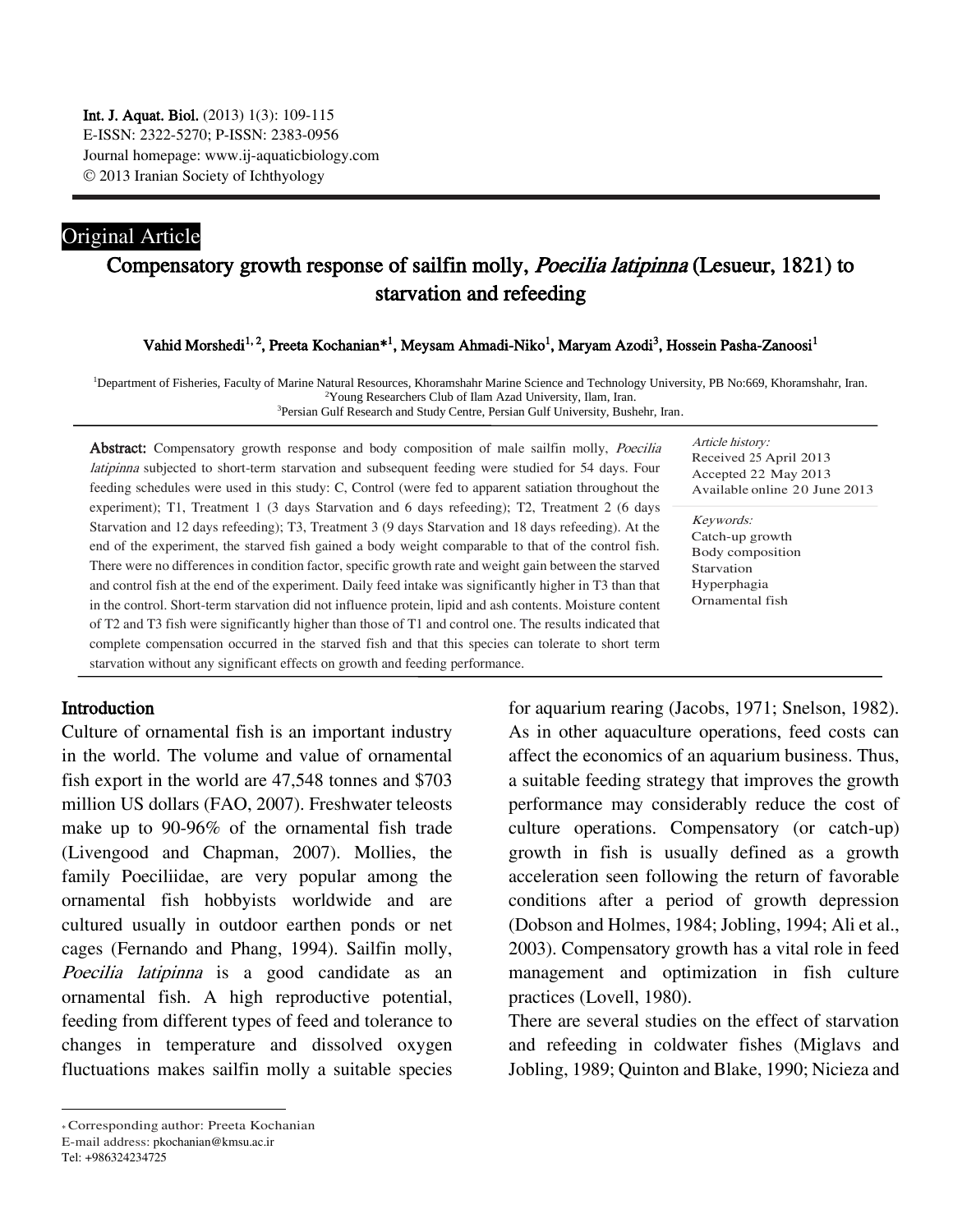Metcalfe, 1997; Nikki et al., 2004) and warm water fishes (Russell and Wootton, 1992; Hayward et al., 1997; Gaylord and Gatlin, 2000, 2001; Wang et al., 2000; Zhu et al., 2001). Sailfin molly, P. latipinna is a popular ornamental fish, but compensatory growth has not been examined in this species. Thus, this study was conducted to investigate a compensatory growth response in sailfin molly subjected to shortterm starvation and refeeding. This study also aimed to evaluate the effects of feeding regimes on growth, feed utilization, and body composition of sailfin molly.

#### Materials and methods

The experimental male fish, *P. latipinna*, were transported from a commercial farm (Rahvand Ltd, Kashan, Iran) to the laboratory. Specimens were acclimated in 500 L tank for two weeks before the start of the experiment where they were fed with frozen bloodworms twice a day.

During the experiment, data were collected every 9 days. Fish were randomly selected and weighed to the nearest 0.01 g and measured to the nearest 0.1 mm. After adaptation, 400 fish (1.30±0.82 g) were randomly distributed into 20 rectangular glass aquaria (33.6×25×25 cm, 21 L). Each aquarium was supplied with air stone and aeration. Four treatment groups were established with five replicates. The control group (C) was fed ad libitum twice a day with a commercial formulated feed (manufactured by Tetra, Germany), containing 35% crude protein, 5% crude lipid, 4% crude fiber and 12% moisture, at 09:00 and 16:00 h throughout the experiment. Fish in the other three treatments were starved for 3, 6, or 9 days followed by 6, 12 or 18 refeeding (referred to as T1, T2 and T3, respectively) in repeated cycles during 54 days the experiment. During the refeeding days, the specimens were fed ad libitum twice a day with the same commercial feed as described above. In each tank, the number of uneaten pellets was counted for calculation of daily food consumption. Throughout the experiment, dissolved oxygen, temperature and pH were monitored weekly. Water temperature was maintained at 28±1 °C, dissolved

oxygen was  $> 6$  mg L<sup>-1</sup>, water pH and ammonia were 7-7.6 and  $1.01\pm0.12$  mg L<sup>-1</sup>. A photoperiod of 14L: 10D using fluorescent lights was supplied throughout the experiment.

At the end of the experiment following 16 h of starvation, fish were randomly sampled dried to constant weight at 105°C to measure the moisture content. The dried samples homogenized for determining the following parameters, which crude protein was determined by micro Kjeldahl method (N×6.25) after acid digestion, lipid by etherextraction method using a Soxtec system, fiber by acid and alkaline digestion then combustion in a muffle oven at 550°C for 5 h and moisture content by drying at an oven with a temperature of 120°C for 5 h (AOAC, 1995).

The following indices were calculated: specific growth rate (SGR % day<sup>-1</sup>) =  $100[(\ln W_t - \ln W_0)/t]$ ; percentage weight gain  $(\%) = 100[(W_t-W_0)/W_0]$ , where  $W_t$  and  $W_0$  are final and initial weight (g) and t is the feeding duration (day); condition factor  $=$  $100 \text{ [W/ L}^3]$ , where L = length (cm); feed conversion ratio = intake  $(g, dry weight) / wet weight gain(g);$ protein efficiency ratio = wet weight gain / protein consumed (dry matter); daily feeding intake  $(g) = g$ feed day $^{-1}$ .

Statistical analyses were performed using SPSS, version 15.0 for Windows. The normality of distribution of variables was tested using Kolmogorov–Smirnov test. The homogeneity of variances was tested using the Levene's F test. The possible differences in the variables among the treatments were tested using one-way ANOVA. A significant difference between sample means was tested using the Tukey test. Data were expressed as mean±standard error (SE) and differences were considered statistically significant at *P*<0.05.

#### **Results**

Survival of the experimental male fish ranged from 97 to 100% and did not differ among the treatments (*P*>0.05). At the end of the 54 days of experiment, there were no significant differences in mean final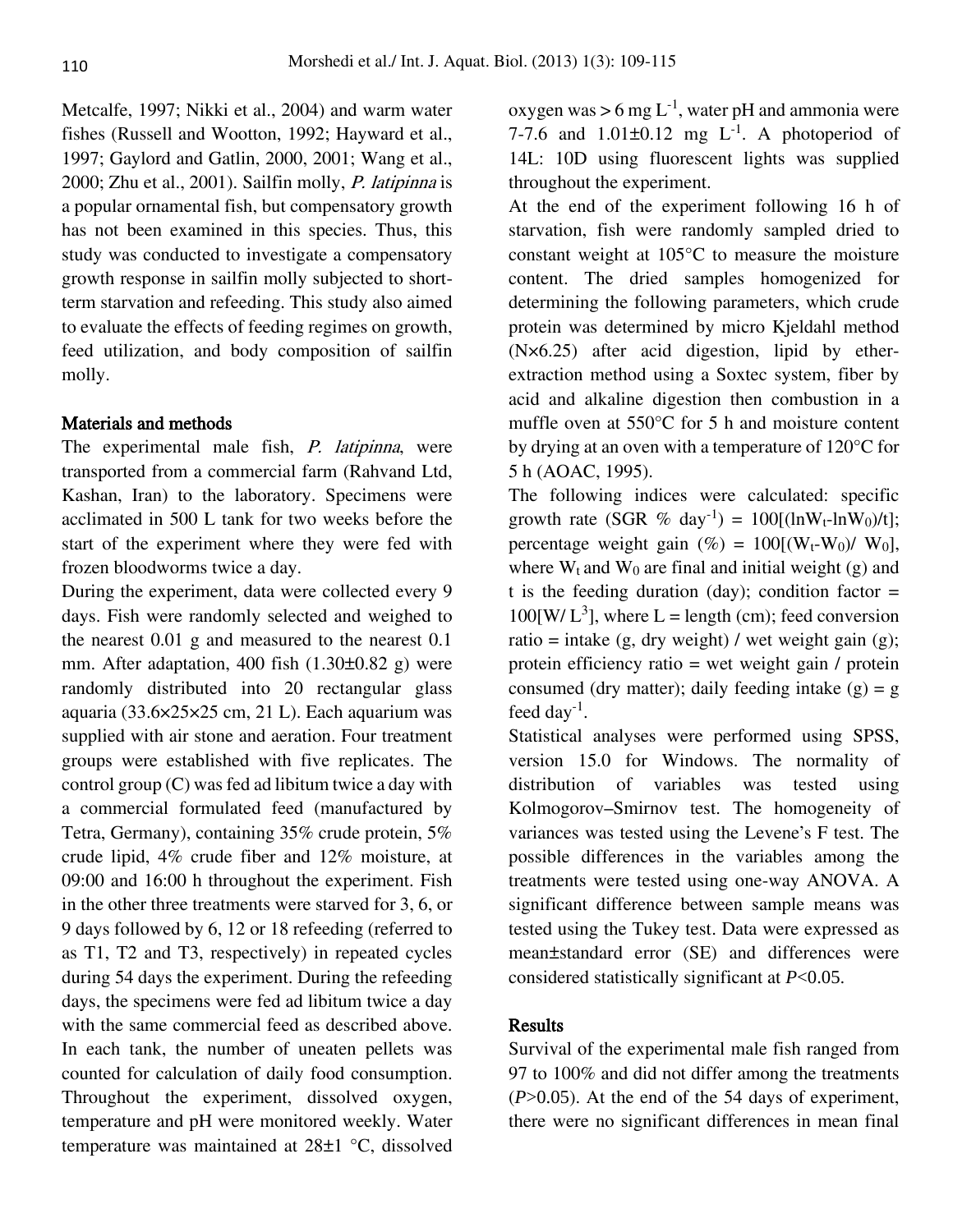|                              | <b>Treatment</b> |                  |                 |                 |  |
|------------------------------|------------------|------------------|-----------------|-----------------|--|
| <b>Parameters</b>            | ◠                | Τ,               | T <sub>2</sub>  | 1 <sub>3</sub>  |  |
| Initial weight $(g)$         | $1.32 \pm 0.78$  | $1.41 \pm 0.86$  | $1.35 \pm 0.90$ | $1.29 + 0.72$   |  |
| Final weight $(g)$           | $2.29 \pm 0.17$  | $2.20 \pm 0.12$  | $2.30+0.86$     | $2.30+0.94$     |  |
| <b>CF</b>                    | $2.06 \pm 0.33$  | $1.93 \pm 0.24$  | $1.98 + 0.24$   | $1.99 + 0.02$   |  |
| $SGR$ (% day <sup>-1</sup> ) | $1.00+0.13$      | $0.81 \pm 0.09$  | $0.99 + 0.28$   | $1.07 \pm 0.12$ |  |
| WG (%)                       | 73.33±6.28       | $55.41 \pm 1.50$ | 74.49±11.27     | 79.17±4.12      |  |

Table 1. Growth performance of sailfin molly reared at four feeding regimes for 54 days (mean ±SE).

C, Control (fed twice daily to apparent satiation); T1, Treatment 1 (3 days starvation and 6 days refeeding); T2, Treatment 2 (6 days starvation and 12 days refeeding); T3, Treatment 3 (9 days starvation and 18 days refeeding). Different superscript letters denote significant differences between the experimental groups.

Table 2. Feed utilization of sailfin molly reared in four different feeding regimes for 54 days (mean  $\pm$ SE).

| <b>Parameters</b>     | <b>Treatment</b> |                               |                               |                   |
|-----------------------|------------------|-------------------------------|-------------------------------|-------------------|
|                       | C                | $T_1$                         | T <sub>2</sub>                | T <sub>3</sub>    |
| Daily feed in take(g) | $0.20+0.01a$     | $0.23 \pm 0.01$ <sup>ab</sup> | $0.21 \pm 0.02$ <sup>ab</sup> | $0.24 \pm 0.01^b$ |
| <b>FCR</b>            | $4.03 \pm 0.98$  | $5.37+0.04$                   | $4.04 + 1.35$                 | $3.69 \pm 0.19$   |
| <b>PER</b>            | $0.78 \pm 0.15$  | $0.53 \pm 0.00$               | $0.78 + 0.24$                 | $0.77 \pm 0.03$   |

C, Control (fed twice daily to apparent satiation); T1, Treatment 1 (3 days starvation and 6 days refeeding); T2, Treatment 2 (6 days starvation and 12 days refeeding); T3, Treatment 3 (9 days starvation and 18 days refeeding). Different superscript letters denote significant differences between the experimental groups.

body weight between the treatments (*P*>0.05, Fig. 1, Table 1).

There were no significant differences between the treatments in specific growth rate, weight gain or condition factor at the end of the experiment (*P*>0.05). However, these parameters increased with increase of starvation periods (Table 1).

At the end of the experiment, daily feed intake was significantly higher in T3 fish than that of the control fish (*P*<0.05, Table 2). The highest daily feed intake levels were observed in T3, T2 T1and control fish, respectively. Feed conversion ratio (FCR) varied between 3.6 and 5.3 and no significant difference was found between the control group and the starved group. However, FCR tended to decrease with

Table 3. Body composition of sailfin molly subjected to four feeding regimes for 54 days (mean ±SE, n=5, each n consist of measurements of five fish).

| <b>Treatment</b> |                               | <b>Parameters</b>            |                              |                                |  |  |
|------------------|-------------------------------|------------------------------|------------------------------|--------------------------------|--|--|
|                  | Protein (%)                   | Lipid $(\%)$                 | Ash (%)                      | Moisture (%)                   |  |  |
| <b>Initial</b>   | $13.87 \pm 0.01$ <sup>a</sup> | $5.79 \pm 0.04$ <sup>a</sup> | $3.08 \pm 0.03$ <sup>a</sup> | 76.19±0.02 <sup>a</sup>        |  |  |
| L                | $13.33 \pm 0/47$ <sup>a</sup> | $5.71 \pm 0.08$ <sup>a</sup> | $2.75 \pm 0.16^a$            | 76.75±0.74ª                    |  |  |
| $\mathsf{T}_1$   | $12.14 \pm 1.49$ <sup>a</sup> | $5.12 \pm 2.78$ <sup>a</sup> | $2.76 \pm 1.51$ <sup>a</sup> | 78.76 ±0.28 <sup>ab</sup>      |  |  |
| Т2               | $11.77 \pm 0.49$ <sup>a</sup> | $4.41 \pm 2.36$ <sup>a</sup> | $2.95 \pm 1.16^a$            | 79.63 $\pm$ 0.18 <sup>bc</sup> |  |  |
| T3               | $11.58 \pm 1.38$ <sup>a</sup> | $4.28 \pm 1.56$ <sup>a</sup> | $2.94 \pm 0.39$ <sup>a</sup> | 79.97±0.34 <sup>c</sup>        |  |  |

C, Control (fed twice daily to apparent satiation); T1, Treatment 1 (3 days starvation and 6 days refeeding); T2, Treatment 2 (6 days starvation and 12 days refeeding); T3, Treatment 3 (9 days starvation and 18 days refeeding). Different superscript letters denote significant differences between the experimental groups.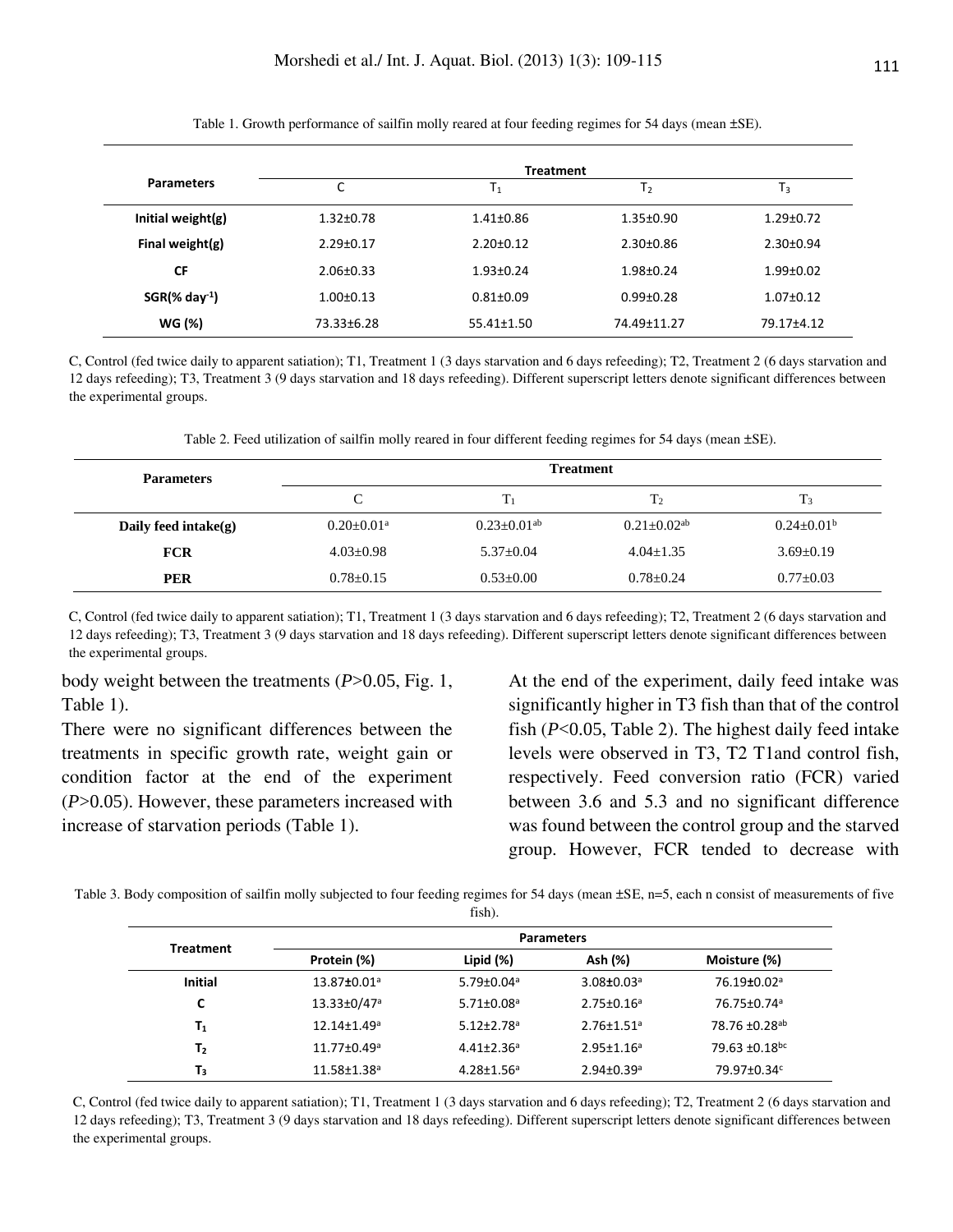

Figure 1. Mean weight of sailfin molly subjected to different cycles of starvation and refeeding for 54 days. C, Control (fed twice daily to apparent satiation); T1, Treatment 1 (3 days starvation and 6 days refeeding); T2, Treatment 2 (6 days starvation and 12 days refeeding); T3, Treatment 3 (9 days starvation and 18 days refeeding). No significant differences observed in four groups (Error bars have been omitted for clarity).

increasing the duration of starvation (*P*>0.05, Table 2). There were no significant differences in protein efficiency ratio (PER) among different treatments (*P*>0.05, Table 2).

Short-term starvation did not affect the whole-body protein, lipid and ash at the end of the experiment (*P*>0.05), and no significant differences was detected between the starved and the control fish (Table 3). However, moisture content was significantly higher in T2 and T3 fish than that of the control fish (*P*<0.05), and the body's water content tended to increase with longer starvation periods (Table 3).

#### **Discussion**

This experiment indicated that compensatory growth is occurred following short-term starvation periods in sailfin molly. At the end of the experiment, all starved fish fully compensated the lost weight, which was indicated by the similar final mean weights in the four treatments. The results of this study are in agreement with many other compensatory growth studies (e.g. Gaylord and Gatlin, 2000 (channel catfish, Ictalurus punctatus), Xie et al., 2001 (gible carp, Carassius auratus), Zhu et al., 2001 (threespined stickleback, Gasterosteus aculeatus and minnow, Phoxinus phoxinus), Tian and Qin, 2003

(barramundi, Lates calcarifer), Nikki et al., 2004 (rainbow trout, Oncorhynchus mykiss fasted for 2 or 4 days), Mattila et al., 2009 (pick perch, Sander lucioperca fasted for 1 day)). In contrast, studies on gibel carp and Chinese long snout, Leiocassis longirostris (Zhu et al., 2004), gilthead sea bream, Sparus aurata (Eroldoĝan et al., 2006), Atlantic halibut, *Hippoglossus hippoglossus* (Heide et al., 2006) and white fish, Coregonus lavaretus (Kankanen and Pirhonen, 2009) showed partial compensatory growth. The present differences among these experiment could be due to different experimental protocols or condition, temporal differences, physiological condition and severity of feed deprivation (Jobling, 1987; Jobling and Koskela, 1996).

In the present study, the specific growth rate, although not significantly, tended to increase with increase of the feed deprivation. This may be due to reduced metabolic rate during feed deprivation as a result of decreased activity (Love, 1970; Jobling, 1980; Eroldoĝan et al., 2006) and increased daily food intake or both (Heide et al., 2006). There were no difference in condition factor between the starved and control fish (Table 1) indicating that compensatory mechanisms had occurred (Kankanen and Pirhonen, 2009).

The fish in the T3 treatment had a significantly higher mean daily feed intake than other treatments, but there were no significant differences in feeding performance (as FCR and PER) compared to the control fish during the period of refeeding (Table 2). Compensatory growth can be achieved by hyperphagia (Wang et al., 2000; Tian and Qin, 2003, 2004; Nikki et al., 2004; Mattila et al., 2009) or combination of hyperphagia and improved feed efficiency (Qian et al., 2000; Gaylord and Gatlin, 2001; Li et al., 2005). As there were no differences in feed conversion ratio, it can be assumed that the mechanism to compensate for weight loss in the sailfin molly was probably hyperphagia during the period of refeeding. The present results consistent with the contention (Heide et al., 2006) that for aquaculture purposes, an initial longer period of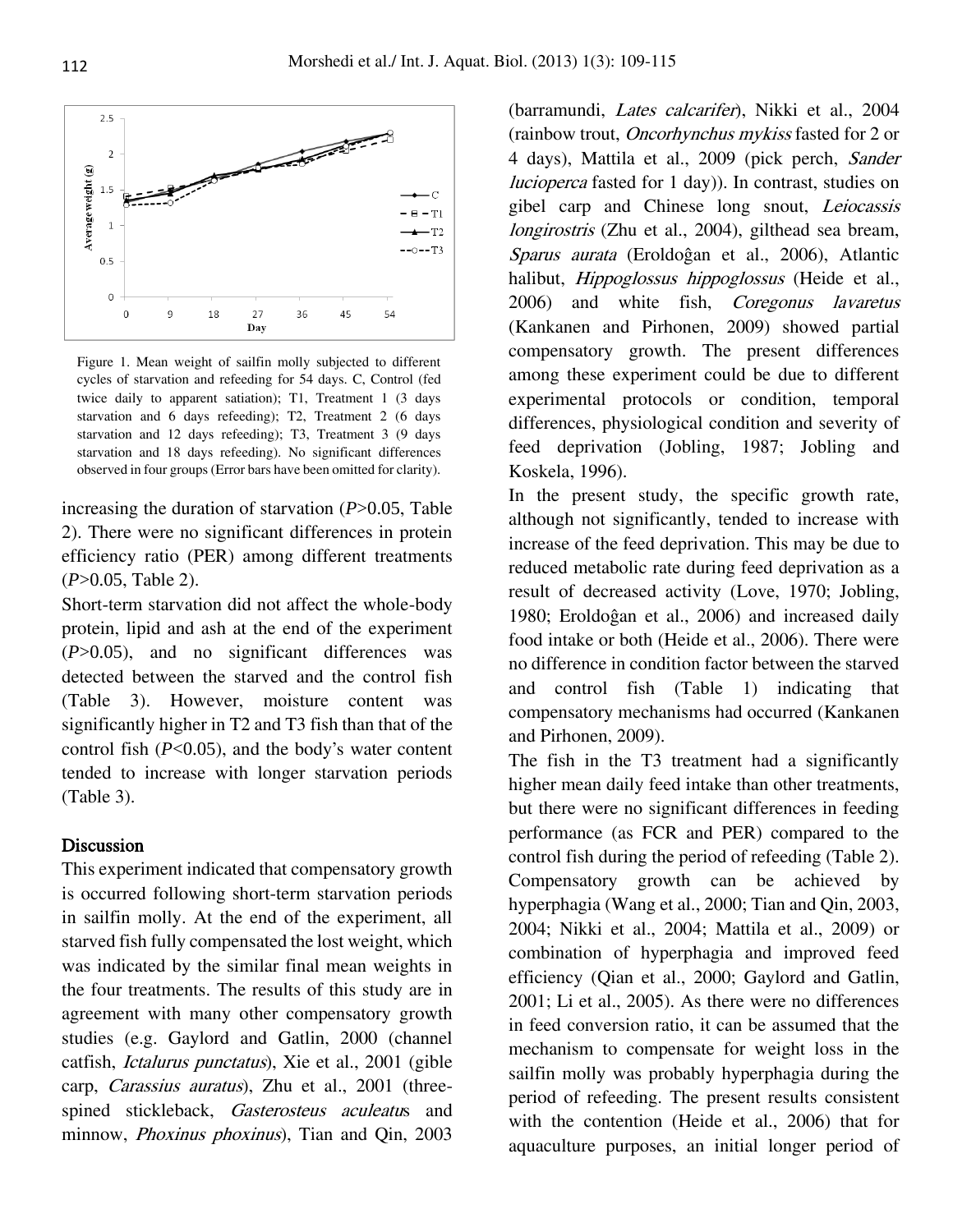starvation is preferable to achieve a clear compensatory effect.

The body composition of the fish subjected to a period of starvation was similar at the end of the experiment to that of the control fish. There was an exception in moisture content, which was significantly different between the deprived and control fish. Moisture content was significantly increased in the deprived fish than in the control fish and there was a general tendency for lipid content, although not significantly, to decrease with increasing moisture content (Table 3), indicating that the inverse relationship between lipid and moisture content that was probably caused by replacement of utilized lipid with an equal volume of water (Grigorakis and Alexis, 2005). This is in agreement with the results obtained in previous studies. However, different results have been reported for other fish species. For example, Mattila et al. (2009) reported that moisture content in pikeperch subjected to longer starvation period was much higher than that of the control fish. The results on hybrid tilapia, Oreochromis mossambicus × Oreochromis niloticus (Wang et al., 2000) and great sturgeon, *Huso huso* (Falahatkar et al., 2009) also indicated that starvation had a significant effect on moisture content. The effect of starvation on utilization of reserve protein and lipid seems to be species-specific (Ince and Thorpe, 1976; Mehner and Wiese, 1994), which may have caused the difference in the results. The present study indicated that sailfin molly adapted to shortterm period of starvation and can defend body composition (except moisture) in these periods.

Overall, this study showed that sailfin molly reared under different cycles of starvation and refeeding protocols for 54 days lead to complete compensation. The deprived fish were still undergoing compensatory growth at the end of the experiment. However, further research including physiological response is needed to confirm this finding. The tendency of decreased feed conversion ratio and increased specific growth rate in the deprived fish indicated that the use of starvationrefeeding cycles could decrease costs of labour, food and culture time in the commercial production of sailfin molly. In addition, these regimes could improve water quality in aquarium.

### Acknowledgments

The authors are grateful to the Khoramshahr Marine Science and Technology University for the financial support and providing the rearing facilities.

#### References

- Ali M., Nicieza A., Wootton R.J. (2003). Compensatory growth in fishes: a response to growth depression. Fish and Fisheries, 4: 147-190.
- AOAC (Association of Official Analytical Chemists). (1990). Official methods of analysis, 15th edition. Association of Official Analytical Chemists, Arlington, Virginia, USA. 1298 pp.
- Dobson S.H., Holmes R.M. (1984). Compensatory growth in the rainbow trout, Salmo gairdneri Richardson. Journal of Fish Biology, 25: 649-656.
- Eroldoĝan O.T., Kumlu M., Kirisx G.A., Sezer B. (2006). Compensatory growth response of Sparus aurata following different starvation and re-feeding protocols. Aquaculture Nutrition, 12: 203–210.
- Falahatkar B., Foadian A., Abbasalizadeh A., Gilani M.H.T. (2009). Effects of starvation and feeding strategies on growth performance in sub-yearling great sturgeon (Huso huso). In: The Sixth International Sturgeon Symposium, Wuhan, China. pp: 241–243.
- FAO. (2007). Fisheries and Aquaculture Information and Statistics Service (FIES). Fisheries Commodities Production and Trade 1976-2005, release April (2007) Rome, Italy.
- Fernando A.A., Phang V.P.E. (1994). Freshwater Ornamental Fish Aquaculture in Singapore. Singapore Polytechnic, Singapore. 123.
- Gaylord T.G., Gatlin III D.M. (2001). Dietary protein and energy modification to maximize compensatory growth of channel catfish, Ictalurus punctatus. Aquaculture, 194: 337-348.
- Gaylord T.G., Gatlin III D M. (2000). Assessment of compensatory growth in channel catfish, Ictalurus punctatus R. and associated changes in body condition indices. Journal of the world Aquaculture Society, 31: 326–336.
- Grigorakis K., Alexis M.N. (2005). Effects of fasting on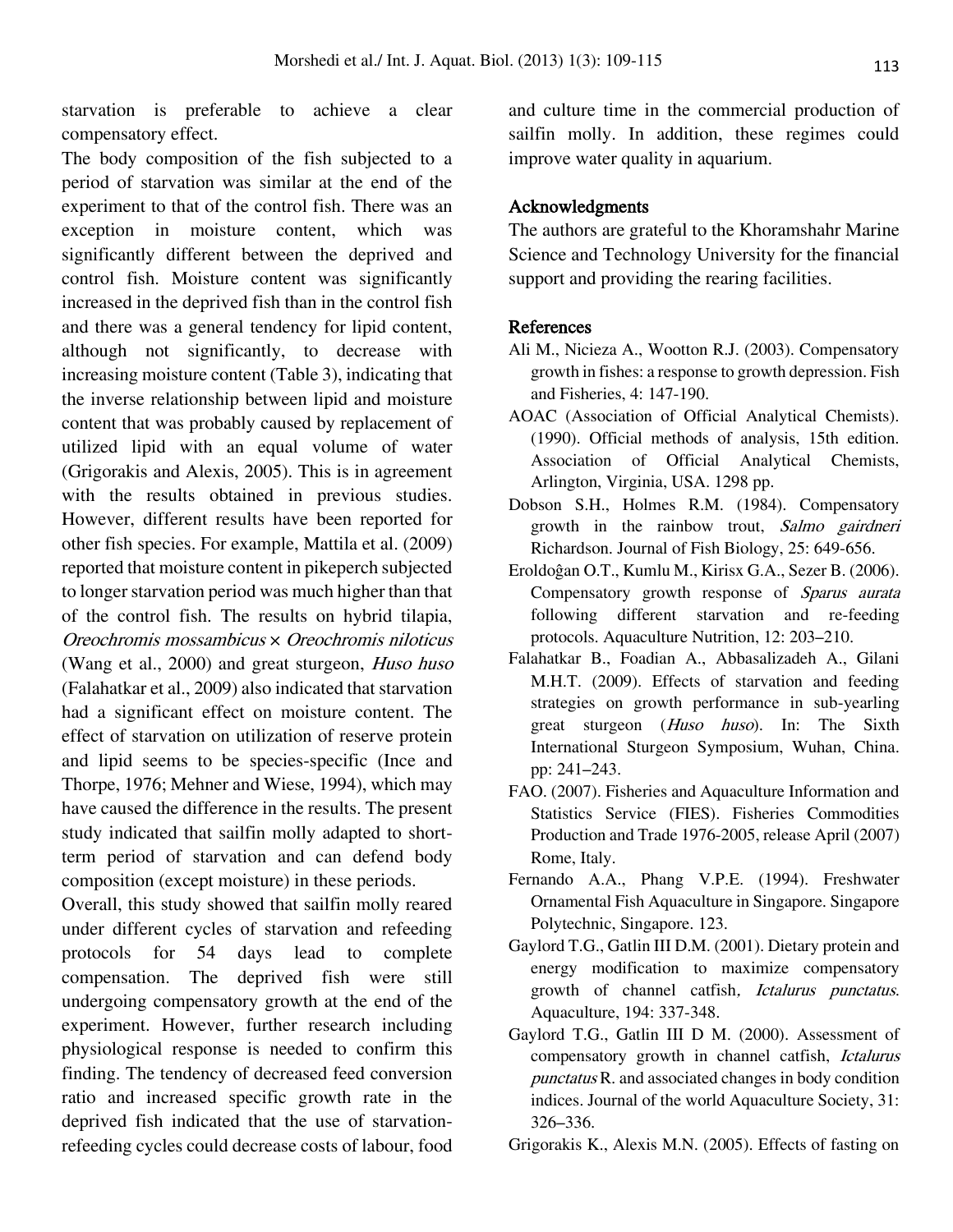the meat quality and fat deposition of commercial-size farmed gilthead sea bream (Sparus aurata L.) fed different dietary regimes. Aquaculture Nutrition, 11: 341-344.

- Harpaz S., Hakim Y., Slosman T., Barki A., Karplus I., Eroldogan O.T. (2005). Effects of different feeding levels during day and/or night on growth and brush border enzyme activity in juvenile Lates calcarifer fish reared in freshwater re-circulating tanks. Aquaculture, 248: 325–335.
- Hayward R.S., Noltie D.B., Wang N. (1997). Use of compensatory growth to double hybrid sunfish growth rates. Transactions of the American Fisheries Society, 126: 316–322.
- Heide A., Foss A., Stefansson S.O., Mayer I., Norbery B., Roth B., Jenssen M.D., Nortvedt R., Imsland A.K. (2006). Compensatory growth and fillet crude composition in juvenile Atlantic halibut: Effects of short-term starvation periods and subsequent feeding. Aquaculture, 261: 109-117.
- Ince B.W., Thorpe A. (1976). The effects of starvation and force feeding on the metabolism of the Northern Pike, Esox lucius L. Journal of Fish Biology, 8: 79– 88.
- Jacobs K. (1971). Livebearing aquarium fishes. The Macmillan Company, California. 459.
- Jobling M. (1980). Gastric evacuation in plaice, Pleuronectes platessa L.: effects of temperature and fish size. Journal of Fish Biology, 17: 547-551.
- Jobling M. (1987). Growth of Arctic charr (Salvelinus alpinus L.) under conditions of constant light and temperature. Aquaculture, 60: 243–249.
- Jobling M. (1994). Fish bioenergetics. Chapman and Hall. New York, New York, USA. 309.
- Jobling M., Koskela J. (1996). Interindividual variations in feeding and growth in rainbow trout during restricted feeding and in subsequent period of compensatory growth. Journal of Fish Biology, 49: 658-667.
- Kankanen M., Pirhonen J. (2009). The effect of intermittent feeding on feed intake and compensatory growth of whitefish Coregonus lavaretus L. Aquaculture, 288: 92-97.
- Krogdahl A., Bakke-McKellep A.M. (2005). Fasting and refeeding cause rapid changes in intestinal tissue mass and digestive enzyme capacities of Atlantic salmon Salmo salar L. Comparative Biochemistry and Physiology, 141(A): 450–460.
- Li M.H., Robinson E.H., Bosworth B.G. (2005). Effects of periodic feed deprivation on growth, feed efficiency, processing yield, and body composition of channel catfish Ictalurus punctatus. Journal of the world Aquaculture Society, 36: 444-453.
- Livengood E.J., Chapman F.A. (2007). The ornamental fish trade: an introduction with perspectives for responsible aquarium fish ownership. University of Florida, IFAS extension, FA 124. http://edis.ifas.ufl.edu/FA124.
- Love R.M. (1970). The chemical biology of fishes. Academic Press, London, UK. 547.
- Lovell T. (1980). Nutrition and feeding of fish. Kluwer Academic Publishers, USA. 267.
- Mattila J., Koskela J., Pirhonen J. (2009). The effect of the length of repeated feed deprivation between single meals on compensatory growth of pikeperch Sander lucioperca. Aquaculture, 296: 65–70.
- Mehner T., Wieser W. (1994). Energetic and metabolic correlates of starvation in juvenile perch, Perca fluviatilis. Journal of Fish Biology, 45: 325–333.
- Miglavs I., Jobling M. (1989). The effects of feeding regime on proximate body composition and patterns of energy deposition in Juvenile Arctic Charr, Salvelinus alpines. Journal of Fish Biology, 35: 1-11.
- Nicieza A.G., Metcalfe N.B. (1997). Growth compensation in juvenile Atlantic salmon: Responses to depressed temperature and food availability. Ecology, 78: 2385-2400.
- Nikki J., Pirhonen J., Jobling M., Karjalainen J. (2004). Compensatory growth in juvenile rainbow trout, Oncorhynchus mykiss (Walbaum), held individually. Aquaculture, 235: 285–296.
- Qian X., Cui Y., Xiong B., Yang Y. (2000). Compensatory growth, feed utilization and activity in gibel carp, following feed deprivation. Journal of Fish Biology, 56: 228–232.
- Quinton J.C., Blake R.W. (1990). The effect of feed cycling and ration level on the compensatory growth response in rainbow trout, Oncorhynchus mykiss. Journal of Fish Biology, 37: 33–41.
- Russell N.R., Wootton R.J. (1992). Appetite and growth compensation in the European minnow, Phoxinus phoxinus (Cyprinidae) following short periods of food restriction. Environmental Biology of Fishes, 34: 277– 285.
- Snelson F.F. (1982). Indeterminate Growth in Males of Sailfin Molly, Poecilia latipinna. Copeia, 2: 296-304.